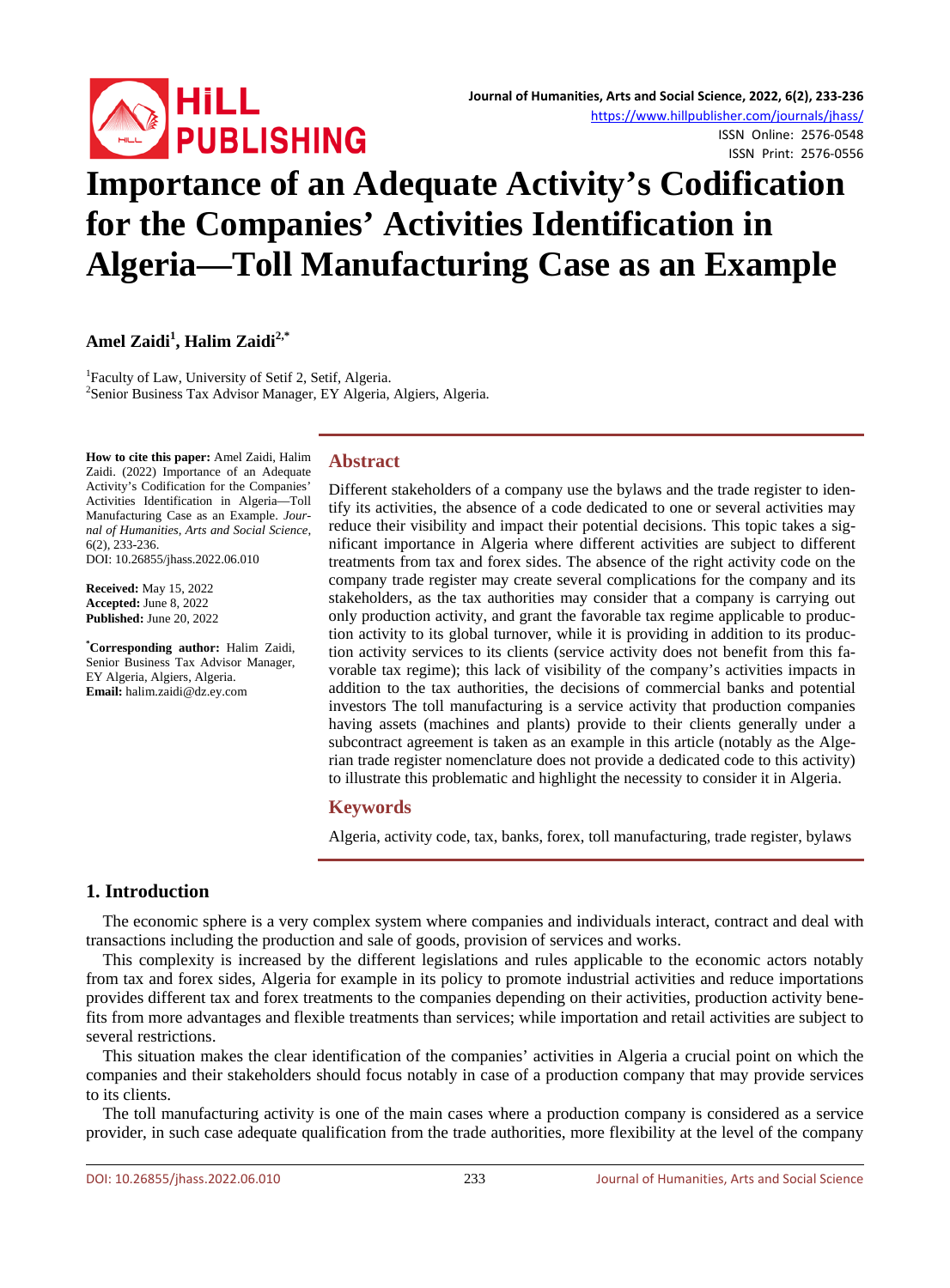and more attention from the tax authorities and banks are required.

This article will highlight the necessity to identify the right activities of the companies and illustrate the impact that a non-identified service activity should generate on a production company's and its stakeholders in Algeria.

The toll manufacturing services are provided as an example and a concrete case in Algeria.

# **2. Why it is important to have clear visibility on the company activities in Algeria?**

The production and service activities are treated differently by the Algerian tax and forex legislations, a clear indemnification of the companies' activities is important for the companies and the public authorities.

## **2.1. Algerian tax regime**

The production's turnover and incomes are subject to a tax treatment more favorable than the service's case:

| Activities | Applicable taxes |            |     |
|------------|------------------|------------|-----|
|            | <b>VAT</b>       | <b>TAP</b> | CIT |
| Production | 19%              | 0%         | 19% |
| Service    | 19%              | 1,5%       | 26% |

**Table 1. Tax rates applicable to the production and service activities**

It is important to note that the circular of the tax authorities related to the modalities of the application of the CIT rates in case of (tax, 2016), a company carrying out several activities indicates that *"in the case of the exercise of*  several activities by a single legal person, the aforementioned IBS rates apply to the profits derived from each ac*tivity; as such, reference should be made to the various activity codes attributed to the legal person in its trade register, to assess the exercise of several activities".*

## **2.2. Algerian forex treatment:**

The Algerian forex legislation notably via the rule 07-01 of the bank of Algeria and its article 3 indicates that the payments and transfers related to the international routine transactions are free, and could be operated via an authorized intermediary (local bank);

Article 4 of the same rule provides that are considered as international routine transactions notably:

- Payments and transfers made in respect of foreign trade operations on goods, services, in particular technical assistance and the routine operations linked to production;
- Payments made as interest on loans and incomes from other investments;
- Loan repayments.

Instruction n° 02-07 dated 31st May 2007 related to the routine transactions with foreign provides a list of these transactions for which the payment and its transfer are free and not subject to the approval of the bank of Algeria;

The provided list does not include the possibility of transfer royalties for the trade name and brand, but it provides that only production companies are allowed to pay and transfer aboard the royalties related to the industrial property rights (patent and licences for production), service companies could not pay such royalty for their foreign partners.

In the frame of their works, the tax authorities and banks should have a clear view on the company activities to be able to assess or audit it.

Taking into consideration the mentioned differences of treatment provided by the Algerian legislations for the production and service activities, a clear identification of all company activities is required and should be easily identified by the company management and its stakeholders notably the relevant authorities to grant to clear and rigorous treatment from all parties.

# **3. How we can grant a clear visibility on the company activity?**

From a legal point of view a company is an organization which carries out an economic activity that consists in offering goods or services on a given market (vignal, 2020, p. 78). The nature of its economic activities and its legal qualification are essential in its life and in the determination of its legal obligations (André décoq, 2018, p. 45).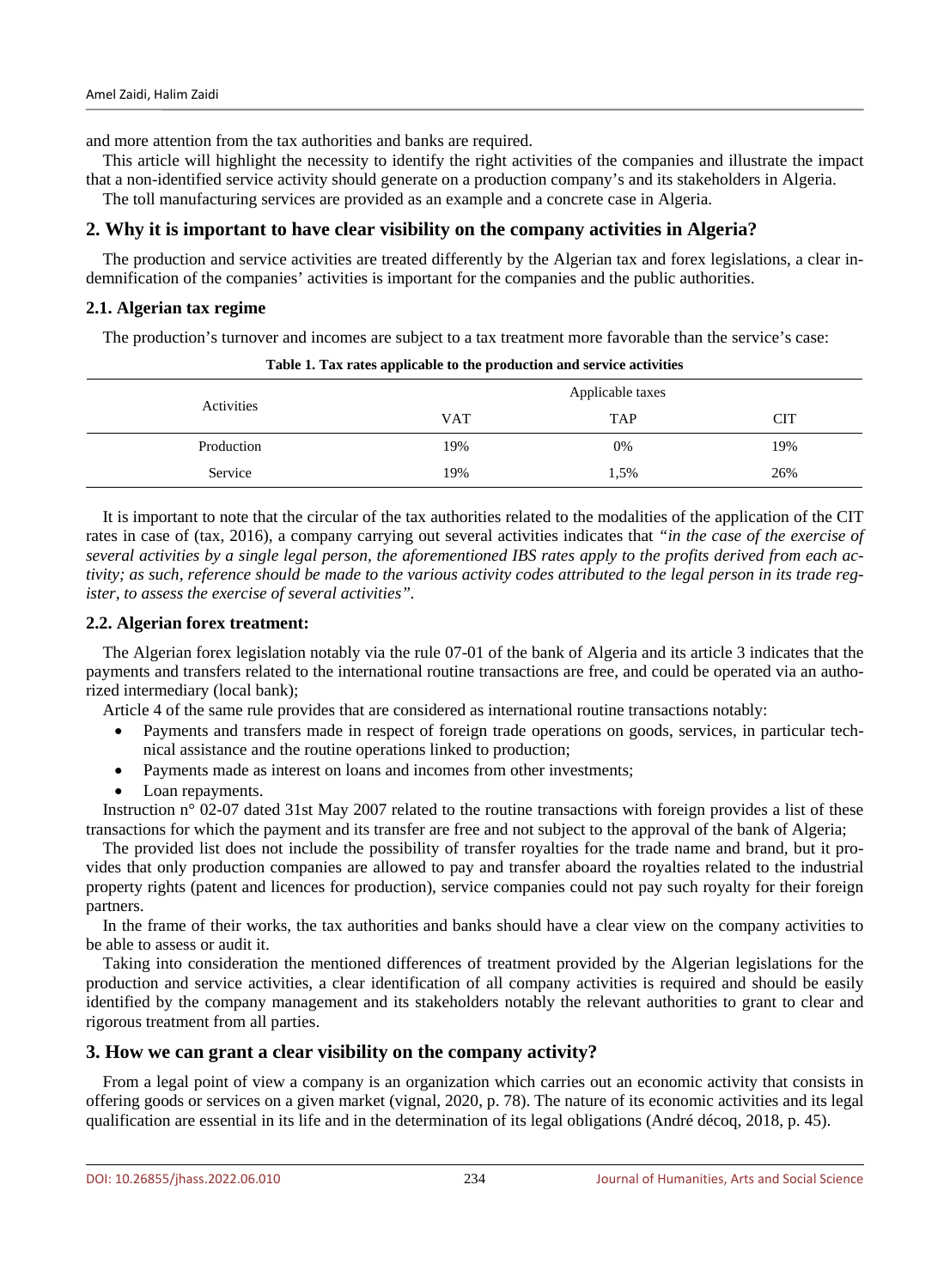From administrative standpoint, and according to Algerian trade code (ord, 1975), the activity of a company is limited to its objects of incorporation reported in its bylaws and trade register; (Nouredine, 2018, p. 161) and the law04-08 via its article 23 stipules that *"the registration of activities is carried out by reference to the nomenclature of economic activities subject to registration in the commercial register*" (04-08, 2004)

The objects of incorporation are based on the Algerian trade register center nomenclature available on its website (Sidjilcom, 2022).

It is important to highlight that without the registration its registration at the level of the national trade register center, the company has no legal existence except in the exceptional cases provided for by law, this formalism is justified to protect partners and future partners and third parties and the interest general (Marle, 2004, p. 75).

The executive decree n° 15-249 fixing the content, as well as the conditions of management and updating of the nomenclature of economic activities subject to registration in the trade register via its article 2 indicates that "*The nomenclature of economic activities NEA group economic activities, structured by sectors of activity, subdivided into groups and sub-groups of homogeneous activities and fixing for each activity a specific coding and wording.*

*Codification returns content that constitutes a general description of the activity and may, if necessary, include an accessory description.*

*The codes and wordings of the NEA relating to the sectors of activity, include the commercial operations carried out by the economic operators as a complement to their main activities.*

*It is understood by commercial operations as complementary, the services of transport and delivery to customers, the assembly and installation of equipment and the supply of spare parts as well as services related to advice and training".* 

Article 3 provides that the nomenclature of economic activities includes the following sectors:

- Production of goods;
- Artisanal production company;
- Wholesale distribution:
- Importation for resale in state;
- Retail company;
- Services;
- Exportation.

As a production company the activity code to be included in the company bylaws must correspond to the production of goods group; however, in case the same company provides services to its clients, a code dedicated to the service rendered should appear on the trade register.

# **4. Toll manufacturing case in Algeria as an example**

## **4.1. Why the toll manufacturing activity should be qualified as a service?**

## **Definition of commodities and services under the Algerian legislation**

The Algerian legislations include different articles dedicated to the definition of the production of commodities and the provision of services;

For example, Order 08-03 defines through its article 2 the commodities as any raw or factory natural, agricultural, traditional or industrial products, raw or factory;

The same article defines the services as any assistance having an economic value.

Law 03-09 dated February 25th, 2009 related to the consumer protection and fraud suppression also defines the service and the commodity in its article 3; Under this law a commodity is a material thing that can be transferred for a fee or for free;

The service is defined by this law as every act provided, other than the delivery of commodity, even if this delivery is contingent or supported by the provided service.

The Algerian legislator considers that a commodity definition is directly linked to a material thing; while the service is defined as a nonmaterial thing having an economic value.

#### **Definition of subcontracting agreement under the Algerian legislation:**

Article 549 of the Algerian civil law defines the subcontracting act as a contract whereby a one party undertakes to grant something or perform work in return of a remuneration granted by the other contracting party;

Article 550 of the same code indicates that it is possible that the contractor's scope be limited to providing his